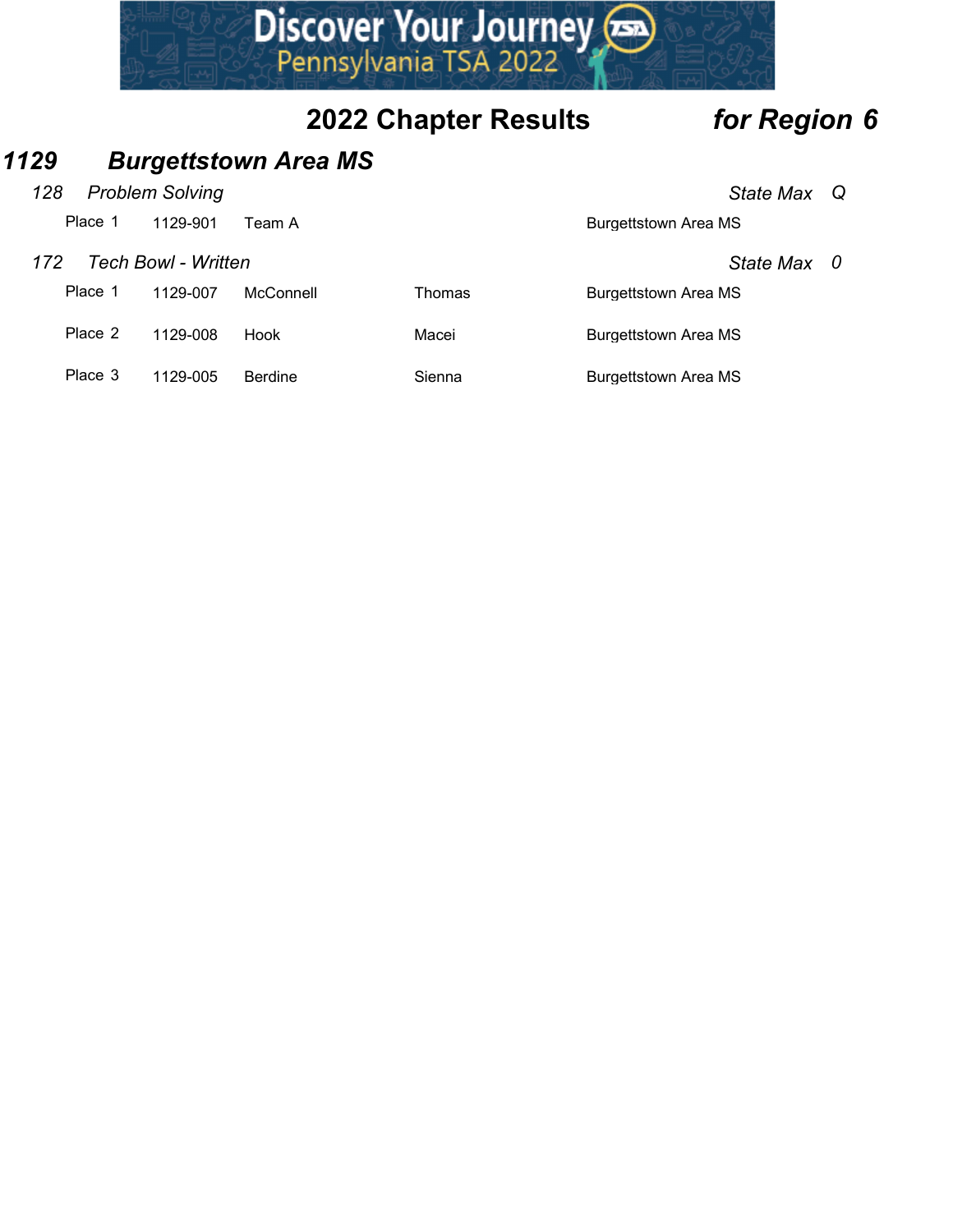|      |          |                                         |                                    | Discover Your Journey       |                                  |  |
|------|----------|-----------------------------------------|------------------------------------|-----------------------------|----------------------------------|--|
|      |          |                                         |                                    | <b>2022 Chapter Results</b> | for Region 6                     |  |
| 2005 |          |                                         | <b>Canon-McMillan HS</b>           |                             |                                  |  |
| 202  | Place 2  | <b>Architectural Design</b><br>2005-902 | Team B                             |                             | State Max Q<br>Canon-McMillan HS |  |
|      |          |                                         |                                    |                             |                                  |  |
| 204  | Place 2  | <b>Board Game Design</b><br>2005-901    | Team A                             |                             | State Max Q<br>Canon-McMillan HS |  |
| 205  |          | <b>CAD Architecture</b>                 |                                    |                             | State Max 3                      |  |
|      | Place 1  | 2005-007                                | Collins                            | Kade                        | Canon-McMillan HS                |  |
|      | Place 2  | 2005-002                                | Harmon                             | Dylan                       | Canon-McMillan HS                |  |
|      | Place 4  | 2005-004                                | Sauer                              | Jake                        | Canon-McMillan HS                |  |
|      |          |                                         |                                    |                             |                                  |  |
| 218  |          | Place 3 2005-022 Escobar                | <b>Extemporaneous Presentation</b> | Jorge - George              | State Max Q<br>Canon-McMillan HS |  |
| 226  |          | <b>On Demand Video</b>                  |                                    |                             | State Max 1                      |  |
|      | Place 3  | 2005-902                                | Team B                             |                             | Canon-McMillan HS                |  |
|      | Place 4  | 2005-901                                | Team A                             |                             | Canon-McMillan HS                |  |
| 227  |          | <b>Photographic Technology</b>          |                                    |                             | State Max Q                      |  |
|      | Place 1  | 2005-023                                | <b>McWilliams</b>                  | Nathan                      | Canon-McMillan HS                |  |
| 229  |          | <b>Promotional Design</b>               |                                    |                             | State Max Q                      |  |
|      | Place 1  | 2005-027                                | Beese                              | Victoria                    | Canon-McMillan HS                |  |
| 235  |          | <b>Technology Problem Solving</b>       |                                    |                             | State Max Q                      |  |
|      | Place 2  | 2005-904                                | Team D                             |                             | Canon-McMillan HS                |  |
|      | Place 4  | 2005-903                                | Team C                             |                             | Canon-McMillan HS                |  |
| 237  |          | Video Game Design                       |                                    |                             | State Max 2                      |  |
|      | Place 2  | 2005-901                                | Team A                             |                             | Canon-McMillan HS                |  |
| 272  |          | <b>Technology Bowl - Written</b>        |                                    |                             | State Max 0                      |  |
|      | Place 3  | 2005-023                                | <b>McWilliams</b>                  | Nathan                      | Canon-McMillan HS                |  |
|      | Place 11 | 2005-012                                | Elemento                           | Ethan                       | Canon-McMillan HS                |  |
|      | Place 13 | 2005-009                                | Morrison                           | Glenn                       | Canon-McMillan HS                |  |
| 273  |          | <b>Forensic Science - Written</b>       |                                    |                             | State Max 0                      |  |
|      | Place 2  | 2005-023                                | <b>McWilliams</b>                  | Nathan                      | Canon-McMillan HS                |  |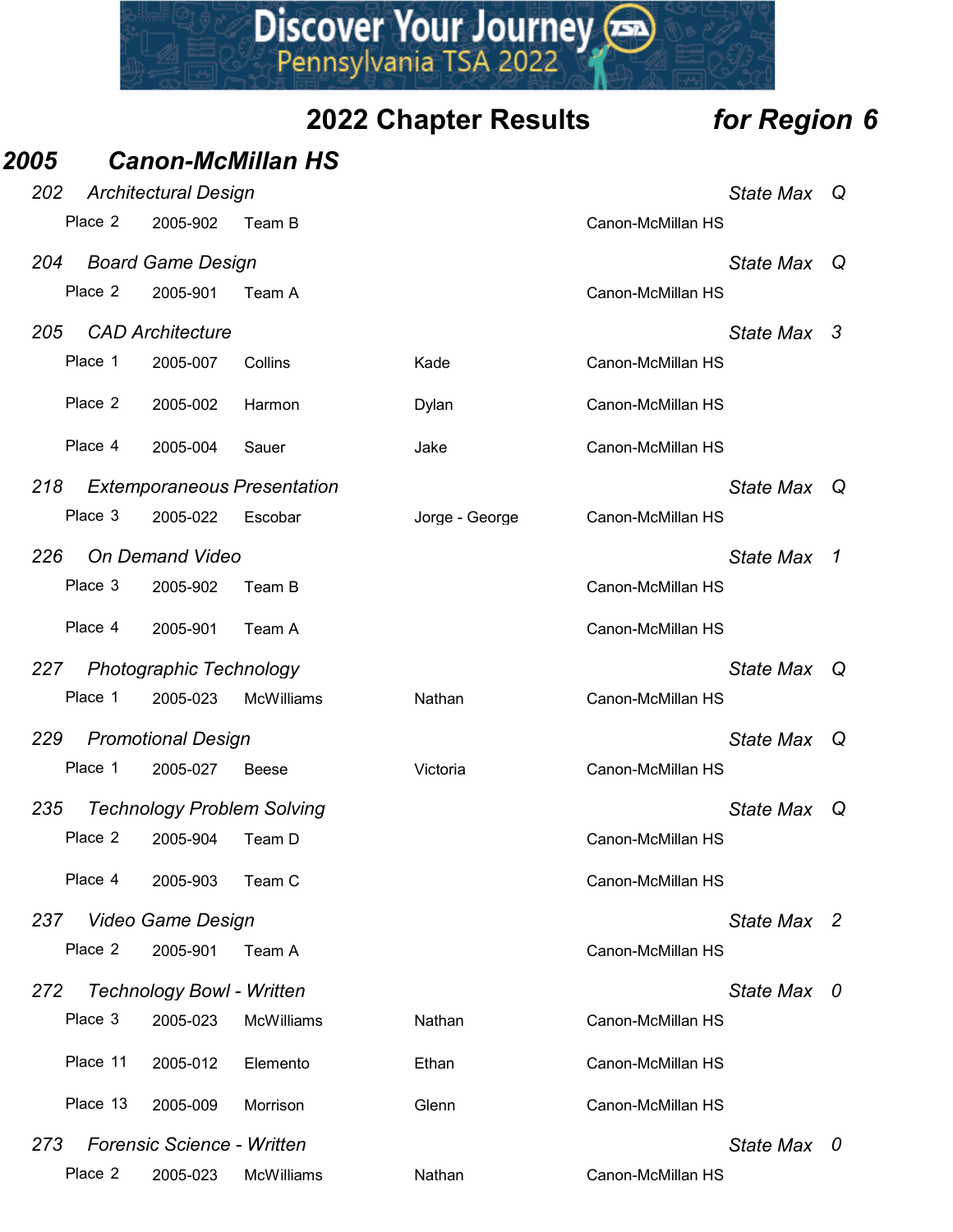

| Place 5 | 2005-038        | Huwel | <b>Kaitlyn</b> | Canon-McMillan HS |
|---------|-----------------|-------|----------------|-------------------|
| Place 9 | 2005-002 Harmon |       | Dvlan          | Canon-McMillan HS |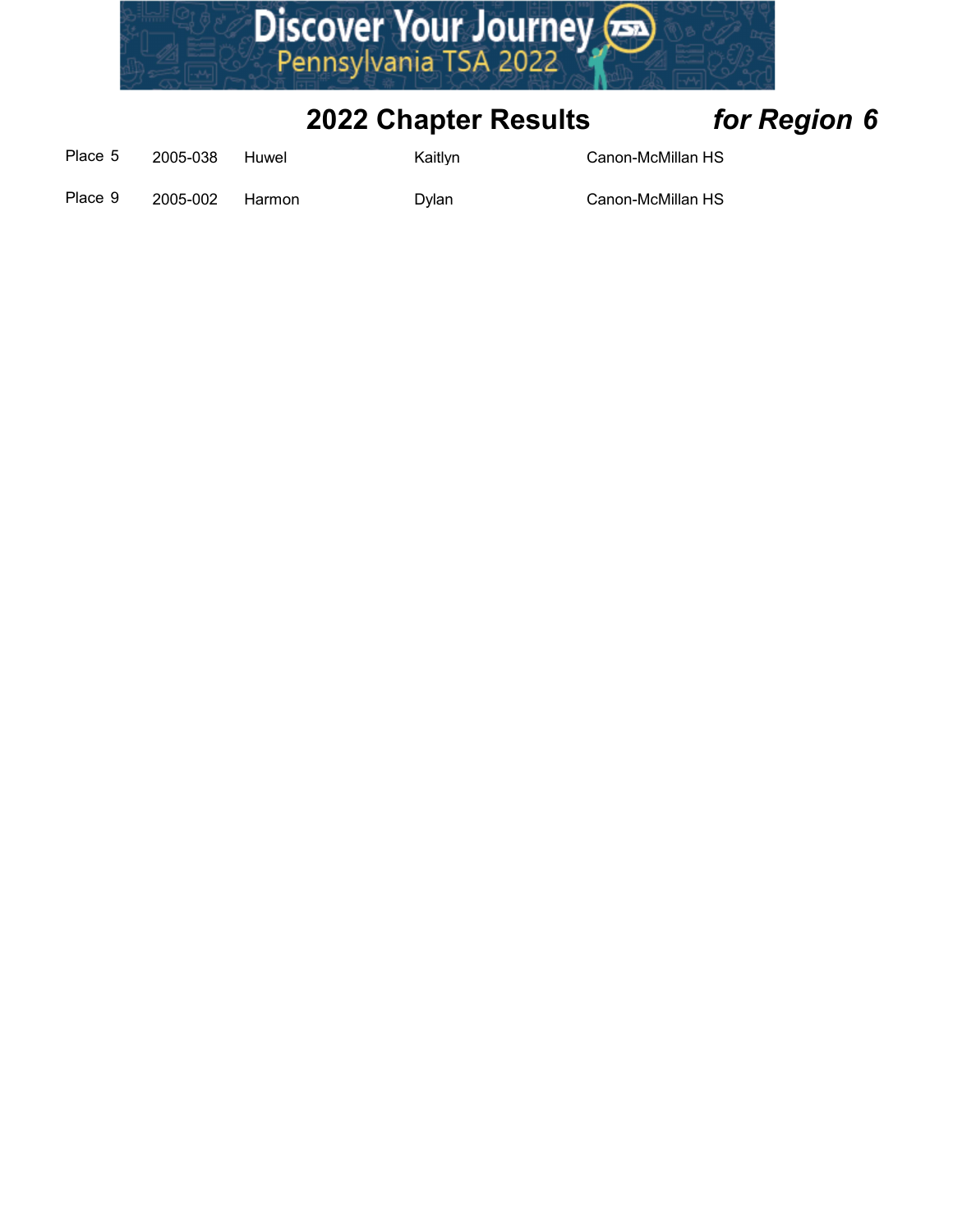# 2043 South Fayette Township HS

|     |         |                                         |                                    | Discover Your Journey       |                                               |              |
|-----|---------|-----------------------------------------|------------------------------------|-----------------------------|-----------------------------------------------|--------------|
|     |         |                                         |                                    | <b>2022 Chapter Results</b> | for Region 6                                  |              |
| 043 |         |                                         | <b>South Fayette Township HS</b>   |                             |                                               |              |
| 203 |         | <b>Biotechnology Design</b>             |                                    |                             | State Max Q                                   |              |
|     | Place 1 | 2043-904                                | Team D                             |                             | South Fayette Township HS                     |              |
|     | Place 2 | 2043-901                                | Team A                             |                             | South Fayette Township HS                     |              |
|     | Place 3 | 2043-902                                | Team B                             |                             | South Fayette Township HS                     |              |
|     | Place 4 | 2043-903                                | Team C                             |                             | South Fayette Township HS                     |              |
| 204 |         | <b>Board Game Design</b>                |                                    |                             | State Max Q                                   |              |
|     | Place 1 | 2043-901                                | Team A                             |                             | South Fayette Township HS                     |              |
| 208 |         | <b>Children's Stories</b>               |                                    |                             | State Max Q                                   |              |
|     | Place 1 | 2043-901                                | Team A                             |                             | South Fayette Township HS                     |              |
|     | Place 2 | 2043-902                                | Team B                             |                             | South Fayette Township HS                     |              |
| 215 | Place 1 | <b>Dragster Design</b>                  |                                    |                             | State Max Q                                   |              |
|     | Place 2 | 2043-088                                | Vijay                              | Pranai                      | South Fayette Township HS                     |              |
|     |         | 2043-011                                | Dontha                             | Rohan                       | South Fayette Township HS                     |              |
|     | Place 4 | 2043-040                                | Manivannan                         | Ramana                      | South Fayette Township HS                     |              |
|     | Place 5 | 2043-077                                | Sriharish                          | Vinay                       | South Fayette Township HS                     |              |
| 216 | Place 1 | <b>Engineering Design</b><br>2043-901   | Team A                             |                             | State Max Q<br>South Fayette Township HS      |              |
|     |         |                                         |                                    |                             |                                               |              |
| 217 | Place 1 | <b>Essays on Technology</b><br>2043-080 | Swaminathan                        | Srishti                     | <b>State Max</b><br>South Fayette Township HS | $\mathcal I$ |
|     | Place 2 | 2043-082                                | Uhrlen                             | Kayla                       | South Fayette Township HS                     |              |
|     | Place 3 | 2043-078                                | Srinivasan                         | Anjali                      | South Fayette Township HS                     |              |
| 218 |         |                                         | <b>Extemporaneous Presentation</b> |                             | State Max Q                                   |              |
|     | Place 1 | 2043-002                                | Abdelsalam                         | Zeina                       | South Fayette Township HS                     |              |
|     | Place 2 | 2043-020                                | Hanumolu                           | Sahishnu                    | South Fayette Township HS                     |              |
| 220 |         | <b>Flight Endurance</b>                 |                                    |                             | State Max Q                                   |              |
|     | Place 1 | 2043-053                                | Patel                              | Kaushal                     | South Fayette Township HS                     |              |
| 225 |         | <b>Music Production</b>                 |                                    |                             | State Max                                     | Q            |
|     | Place 2 | 2043-902                                | Team B                             |                             | South Fayette Township HS                     |              |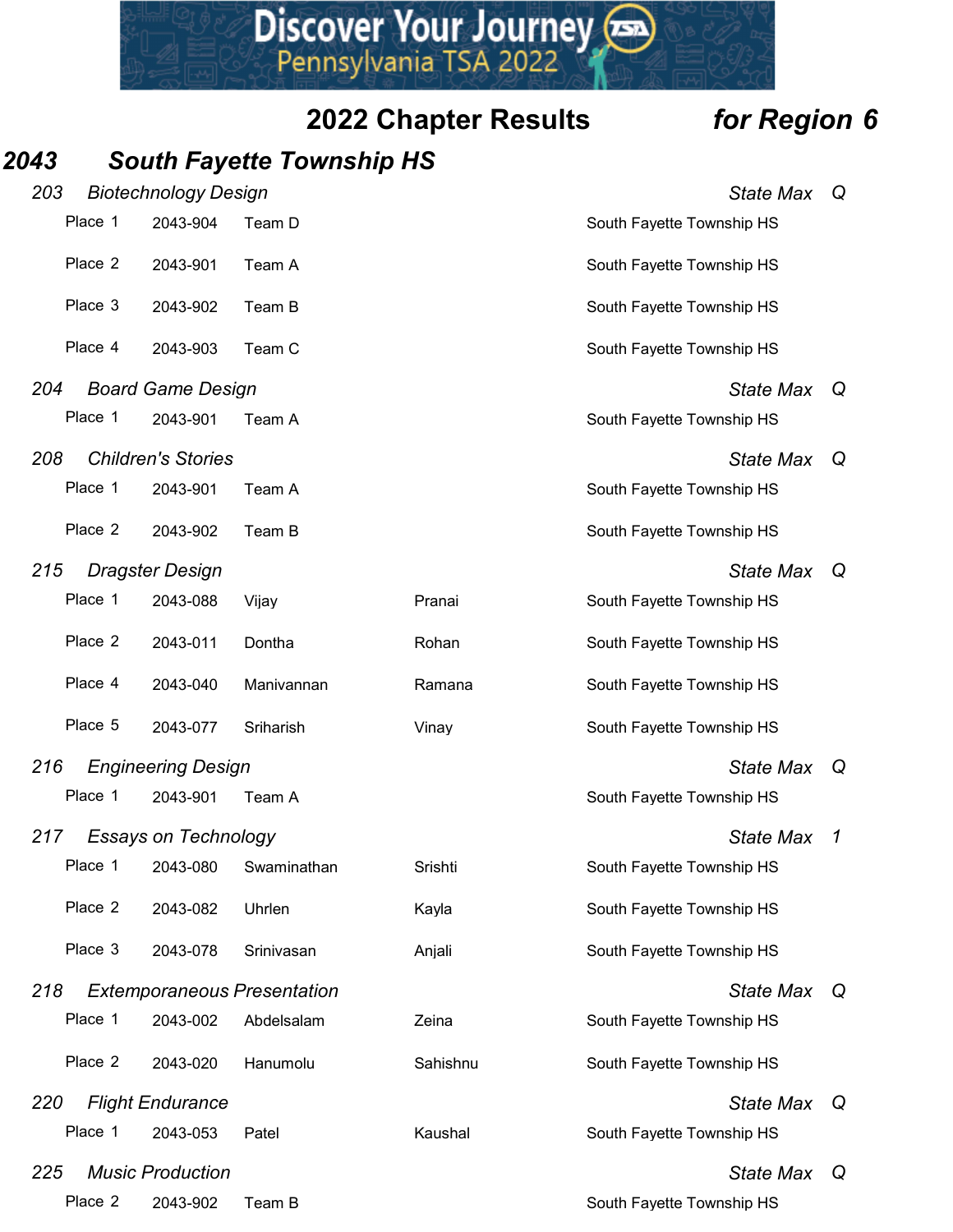|     |           |                                  |                                   | Discover Your Journey       |                                               |                            |
|-----|-----------|----------------------------------|-----------------------------------|-----------------------------|-----------------------------------------------|----------------------------|
|     |           |                                  |                                   | <b>2022 Chapter Results</b> | for Region 6                                  |                            |
|     | Place 3   | 2043-901                         | Team A                            |                             | South Fayette Township HS                     |                            |
| 226 | Place 1   | On Demand Video<br>2043-901      | Team A                            |                             | <b>State Max</b><br>South Fayette Township HS | $\boldsymbol{\mathcal{L}}$ |
|     | Place 2   | 2043-902                         | Team B                            |                             | South Fayette Township HS                     |                            |
| 227 |           | <b>Photographic Technology</b>   |                                   |                             | State Max Q                                   |                            |
|     | Place 2   | 2043-003                         | Balan                             | Yatee                       | South Fayette Township HS                     |                            |
|     | Place 3   | 2043-057                         | Potharlanka                       | Sarwani                     | South Fayette Township HS                     |                            |
| 228 |           | <b>Prepared Presentation</b>     |                                   |                             | State Max Q                                   |                            |
|     |           | Place 1 2043-020 Hanumolu        |                                   | Sahishnu                    | South Fayette Township HS                     |                            |
|     | Place 2   | 2043-037                         | Lingala                           | Divya                       | South Fayette Township HS                     |                            |
|     | Place 3   | 2043-080                         | Swaminathan                       | Srishti                     | South Fayette Township HS                     |                            |
| 230 |           |                                  | Scientific Visualization (SciVis) |                             | State Max Q                                   |                            |
|     | Place 1   | 2043-901                         | Team A                            |                             | South Fayette Township HS                     |                            |
| 235 |           |                                  | <b>Technology Problem Solving</b> |                             | State Max Q                                   |                            |
|     | Place 3   | 2043-901                         | Team A                            |                             | South Fayette Township HS                     |                            |
| 236 |           | <b>Transportation Modeling</b>   |                                   |                             | State Max                                     | Q                          |
|     | Place 1   | 2043-052                         | Patel                             | Adit                        | South Fayette Township HS                     |                            |
|     | Place 2   | 2043-075                         | Somireddy                         | Rishika                     | South Fayette Township HS                     |                            |
| 237 |           | Video Game Design                |                                   |                             | State Max 2                                   |                            |
|     | Place 1   | 2043-902                         | Team B                            |                             | South Fayette Township HS                     |                            |
|     | Place 3   | 2043-903                         | Team C                            |                             | South Fayette Township HS                     |                            |
| 238 | Webmaster |                                  |                                   |                             | State Max Q                                   |                            |
|     | Place 1   | 2043-901                         | Team A                            |                             | South Fayette Township HS                     |                            |
| 253 |           | PA - Logo Design                 |                                   |                             | State Max 2                                   |                            |
|     | Place 1   | 2043-087                         | Verma                             | Sejal                       | South Fayette Township HS                     |                            |
| 272 |           | <b>Technology Bowl - Written</b> |                                   |                             | State Max 0                                   |                            |
|     | Place 1   | 2043-021                         | Hurt                              | Griffin                     | South Fayette Township HS                     |                            |
|     | Place 2   |                                  | 2043-020 Hanumolu                 | Sahishnu                    | South Fayette Township HS                     |                            |
|     | Place 4   | 2043-083                         | Urs                               | Viraj                       | South Fayette Township HS                     |                            |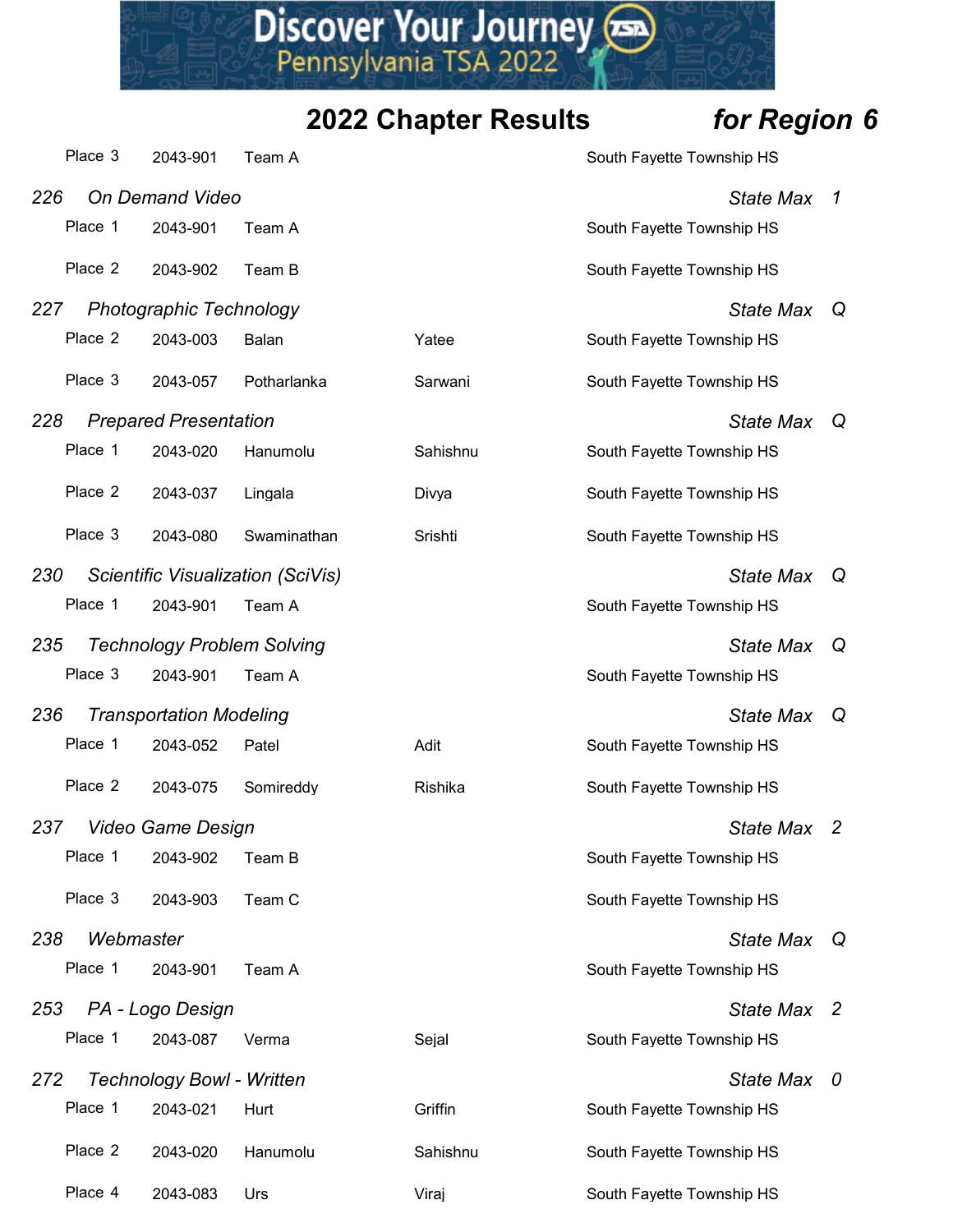|     |          |                                   |             | Discover Your Journey       |                           |   |
|-----|----------|-----------------------------------|-------------|-----------------------------|---------------------------|---|
|     |          |                                   |             | <b>2022 Chapter Results</b> | for Region 6              |   |
|     | Place 5  | 2043-073                          | Shrivastava | Tanush                      | South Fayette Township HS |   |
|     | Place 6  | 2043-032                          | Kolli       | Himanish                    | South Fayette Township HS |   |
|     | Place 7  | 2043-031                          | Kithany     | Dhruv                       | South Fayette Township HS |   |
|     | Place 8  | 2043-079                          | Suresh      | Guhun                       | South Fayette Township HS |   |
|     | Place 9  | 2043-043                          | Miller      | Daniel                      | South Fayette Township HS |   |
|     | Place 10 | 2043-060                          | Praveen     | Niveidhan                   | South Fayette Township HS |   |
| 273 |          | <b>Forensic Science - Written</b> |             |                             | <b>State Max</b>          | 0 |
|     | Place 1  | 2043-049                          | Namdev      | Anika                       | South Fayette Township HS |   |
|     | Place 6  | 2043-003                          | Balan       | Yatee                       | South Fayette Township HS |   |
|     | Place 7  | 2043-035                          | Koutavas    | Sophia                      | South Fayette Township HS |   |
|     | Place 10 | 2043-063                          | Rajabala    | Ricky                       | South Fayette Township HS |   |
| 274 |          | Coding - Written                  |             |                             | State Max 0               |   |
|     | Place 1  | 2043-084                          | Urs         | Vishram                     | South Fayette Township HS |   |
|     | Place 2  | 2043-083                          | Urs         | Viraj                       | South Fayette Township HS |   |
|     | Place 3  | 2043-032                          | Kolli       | Himanish                    | South Fayette Township HS |   |
|     | Place 4  | 2043-021                          | Hurt        | Griffin                     | South Fayette Township HS |   |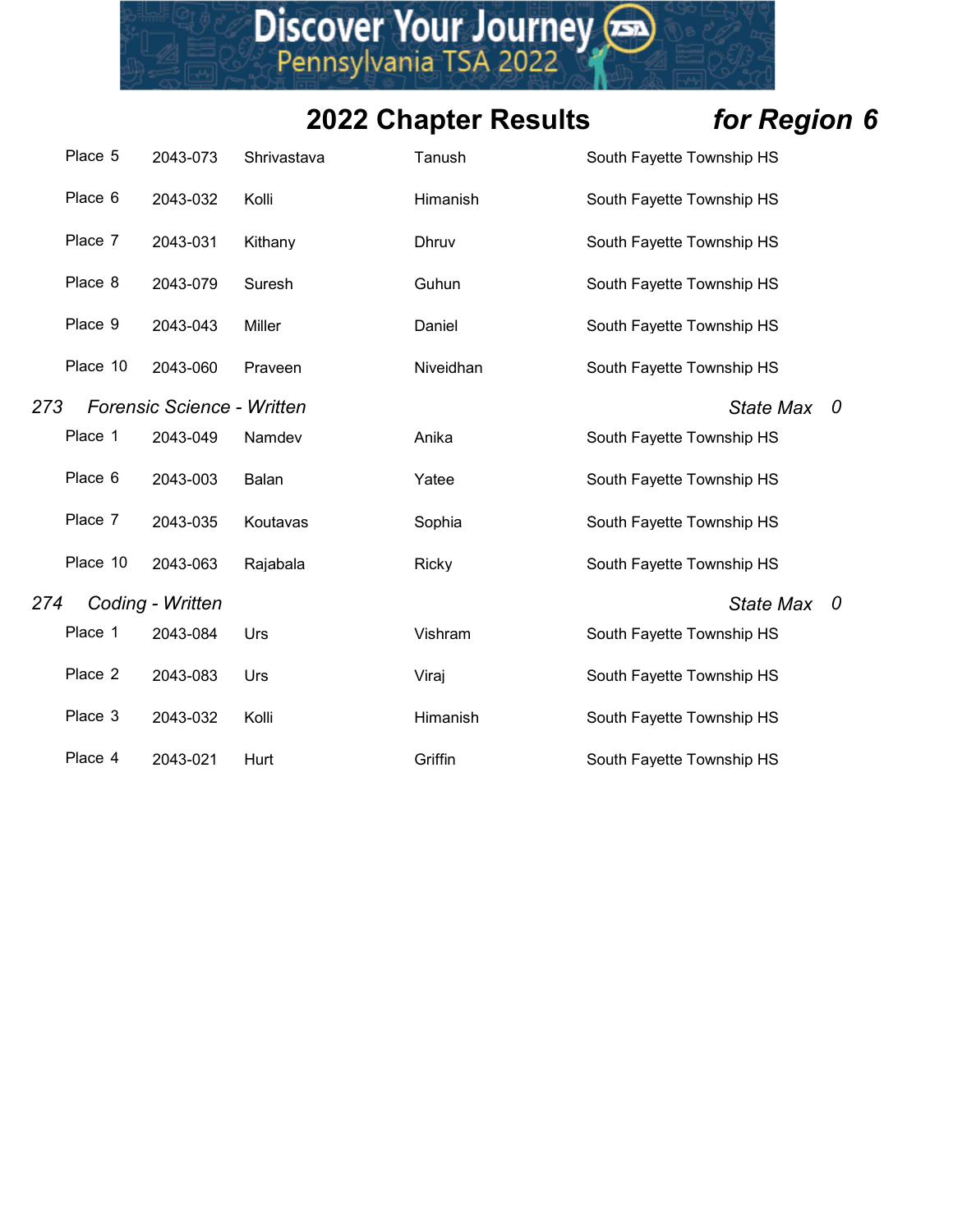# **Discover Your Journey (SDEAD)**<br> **2022 Chapter Results**<br>
2022 Chapter Results<br>
2022 Chapter Results<br>
2022 Chapter Results<br>
2022 Chapter Results<br>
2022 Chapter Results<br>
2022 Chapter Results<br>
2025 CAD Architecture 202 Architectural Design **State Max** Q **PERENT SERVICE SERVICE SERVICE SERVICE SERVICE SERVICE SERVICE SERVICE SERVICE SERVICE SERVICE SERVICE SERVICE SERVICE SERVICE SERVICE SERVICE SERVICE SERVICE SERVICE SERVICE SERVICE SERVICE SERVICE SERVICE SERVICE SERVIC Elizabeth Forward HS**<br> **2022 Chapter Results** for Region 6<br> **2022 Chapter Results** for Region 6<br> **2022 Chapter Results** for Region 6<br>
Place 1 2193-902 Team B<br>
Place 1 2193-002 Baer Lindsay Elizabeth Forward HS<br>
225 Music **Discover Your Journey Consumers (2022 Chapter Results For Region 6**<br> **Elizabeth Forward HS**<br> **Elizabeth Forward HS**<br> **Elizabeth Forward HS**<br>
CAD Architecture State Max Q<br>
Place 3 2193-002 Baer Lindsay Elizabeth Forward HS **2022 Chapter Results**<br> **2222 Chapter Results**<br> **2222 Chapter Results**<br> **2222 Chapter Results**<br> **222** Architectural Design<br>
Place 1 2193-902 Team B<br>
225 CAD Architecture<br>
Place 3 2193-002 Baer<br>
225 Music Production<br>
Place **Place 1 2193-901 Team A**<br> **Place 1 2193-901 Team A**<br> **Place 1 2193-901 Team A**<br> **Place 1 2193-901 Team A**<br> **Place 1 2193-901 Team A**<br> **Place 1 2193-901 Team A**<br> **Place 1 2193-901 Team A**<br> **Place 1 2193-901 Team A**<br> **Place** 235 Technology Problem Solving State Maximum State Maximum State Maximum State Maximum State Maximum State Maximum State Maximum State Maximum State Maximum State Maximum State Maximum State Maximum State Maximum State Max Place 1 2193-901 Team A<br>
Place 1 2193-902 Team A<br>
Place 1 2193-902 Team A<br>
Place 1 2193-902 Team A<br>
Place 1 2193-902 Team A<br>
Place 1 2193-901 Team A<br>
Place 1 2193-901 Team A<br>
Place 1 2193-901 Team A<br>
Place 1 2193-901 Team 272 Technology Bowl - Written State Max 0 **Elizabeth Forward HS**<br>
Architectural Design<br>
Place 1 2193-902 Team B<br>
CAD Architecture<br>
Place 3 2193-002 Baer<br>
Music Production<br>
Place 1 2193-901 Team A<br>
Technology Problem Solving<br>
Place 1 2193-901 Team A<br>
Technology Bow **973 Elizabeth Forward HS**<br>
273 Architectural Design<br>
273 CAD Architecture<br>
273 Music Production<br>
273 Technology Problem Solving<br>
273 Technology Bowl - Written<br>
273 Perensic Science - Written<br>
273 Perensic Science - Writte Princetural Design<br>
Place 1 2193-902 Team B<br>
Place 1 2193-902 Team B<br>
CAD Architecture<br>
Place 3 2193-002 Baer<br>
Lindsay<br>
Elizabeth Forward HS<br>
Music Production<br>
Place 1 2193-901 Team A<br>
Technology Problem Solving<br>
Place 1 2 Place 1 2193-902 Team B<br>
CAD Architecture<br>
Place 3 2193-002 Baer<br>
Music Production<br>
Music Production<br>
Place 1 2193-901 Team A<br>
Technology Problem Solving<br>
Place 1 2193-901 Team A<br>
Technology Bowl - Written<br>
Place 12 2193-0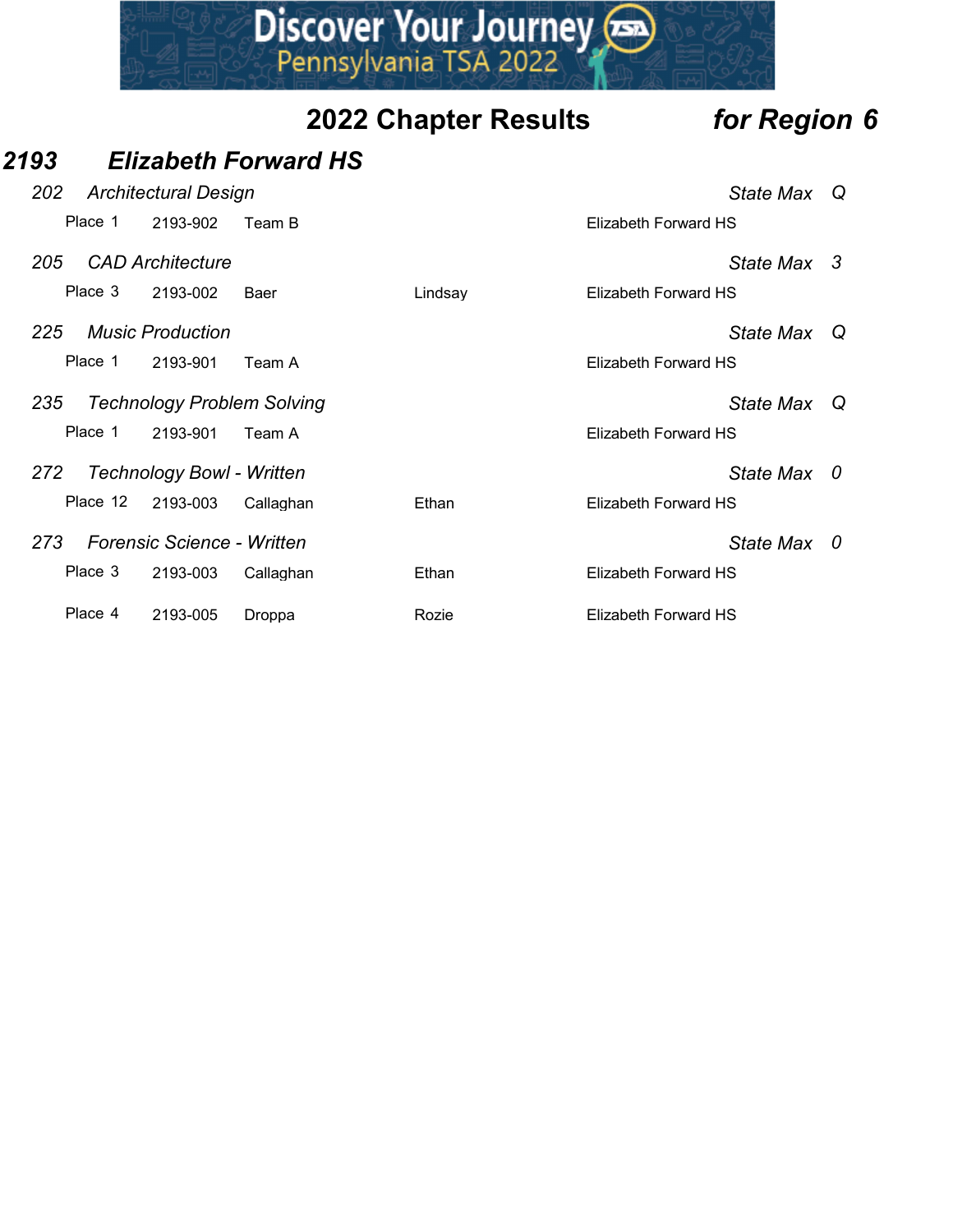# **PRESCRIP SERVICE SERVICE SERVICE SERVICE SERVICE SERVICE SERVICE SERVICE SERVICE SERVICE SCRIP SPEARING STATE SPACE SCRIP SPACE 3 2215-901 Team A Ringgold HS<br>
Place 3 2215-901 Team A Dragster Design State Max Q<br>
Place 3 2**

# 2022 Chapter Results for Region 6

# 2215 Ringgold HS

## 204 Board Game Design State Max Q

## 215 Dragster Design State Max Q

Place 3 2215-006 Nguyen Brandon Brandon Ringgold HS